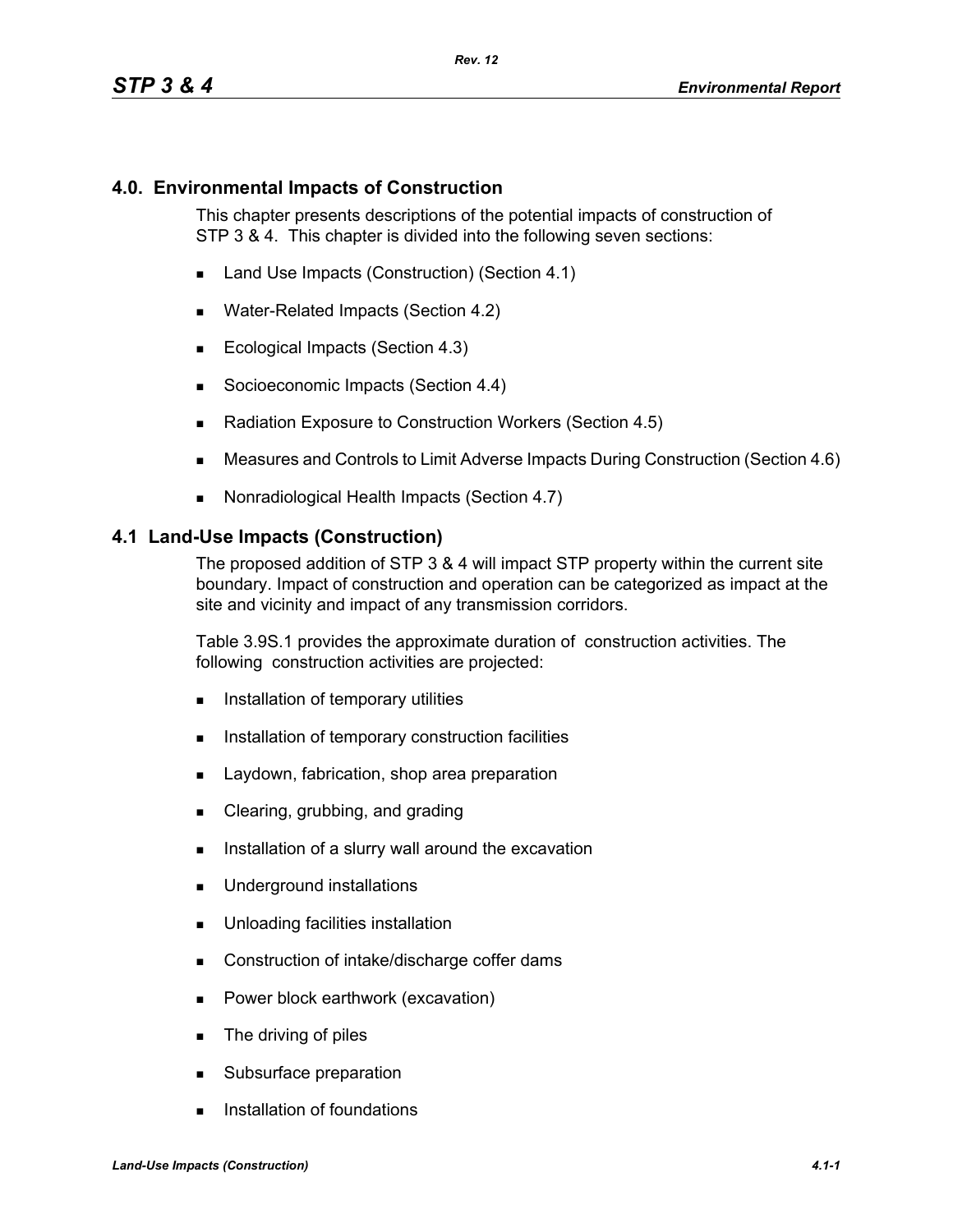*Rev. 12*

- **Placement of backfill, concrete, or permanent retaining walls supporting safety** related SSC's within an excavation
- In-place assembly, erection, fabrication or testing
- Construction of main power block building/structures
- **EXECT** Circulating water intake and pump house
- Ultimate heat sink cooling towers and pump houses

Upon completion of construction activities, surface and subsurface features would be restored in accordance with landowner and permit/consent requirements (Subsection 3.9S.2.11).

Construction activities and potential land-use impacts to the site and vicinity are presented in Subsection 4.1.1. Potential impacts along transmission corridors and offsite areas are addressed in Subsection 4.1.2. Subsection 4.1.3 describes potential impacts of the proposed project construction activities associated with historical and cultural resource properties at the site and vicinity.

# **4.1.1 The Site and Vicinity**

## **4.1.1.1 Impact Assessment (direct)**

Before construction of STP 1 & 2 in the early 1980s, land within the site boundary would have been classified as agricultural, forest, or rangeland (see Figure 2.2-1 and Table 2.2-1). Subsection 2.2.1.1 identifies land-use classification at the site based on NOAA categories. Of the approximately 12,220 acres within the STP property (Table 2.2-1), approximately 57.5% comprises water, 33.1% agricultural land, 8.8% forest land, with the remaining land use (0.7%) classified as rangeland. Cattle are permitted to graze on a small portion of STP land adjacent to the Colorado River. This area is located just within the eastern boundary of the STP property, south of the STP barge slip.

Land use within six miles of the STP site is discussed in Subsection 2.2.1. Land use is predominantly agricultural, but there is also commercial fishing in the lower Colorado River, East and West Matagorda Bays,Gulf Intracoastal Waterway, and the Gulf of Mexico (Reference 4.1-1). Recreational use areas within six miles of the STP site include the Lower Colorado River Authority (LCRA) Park.

All temporary and new permanent facilities associated with the construction of STP 3 & 4 are located within the existing STP site boundary, on land areas previously disturbed by construction (Reference 4.1-2). STPNOC concludes that the site landuse impacts upon completion of all construction activities would be SMALL and would not warrant mitigation.

Land directly affected by construction would be confined to the existing site and only those transmission corridors contained within the site boundary (fenceline). There are no new offsite transmission lines or corridors required to support STP 3 & 4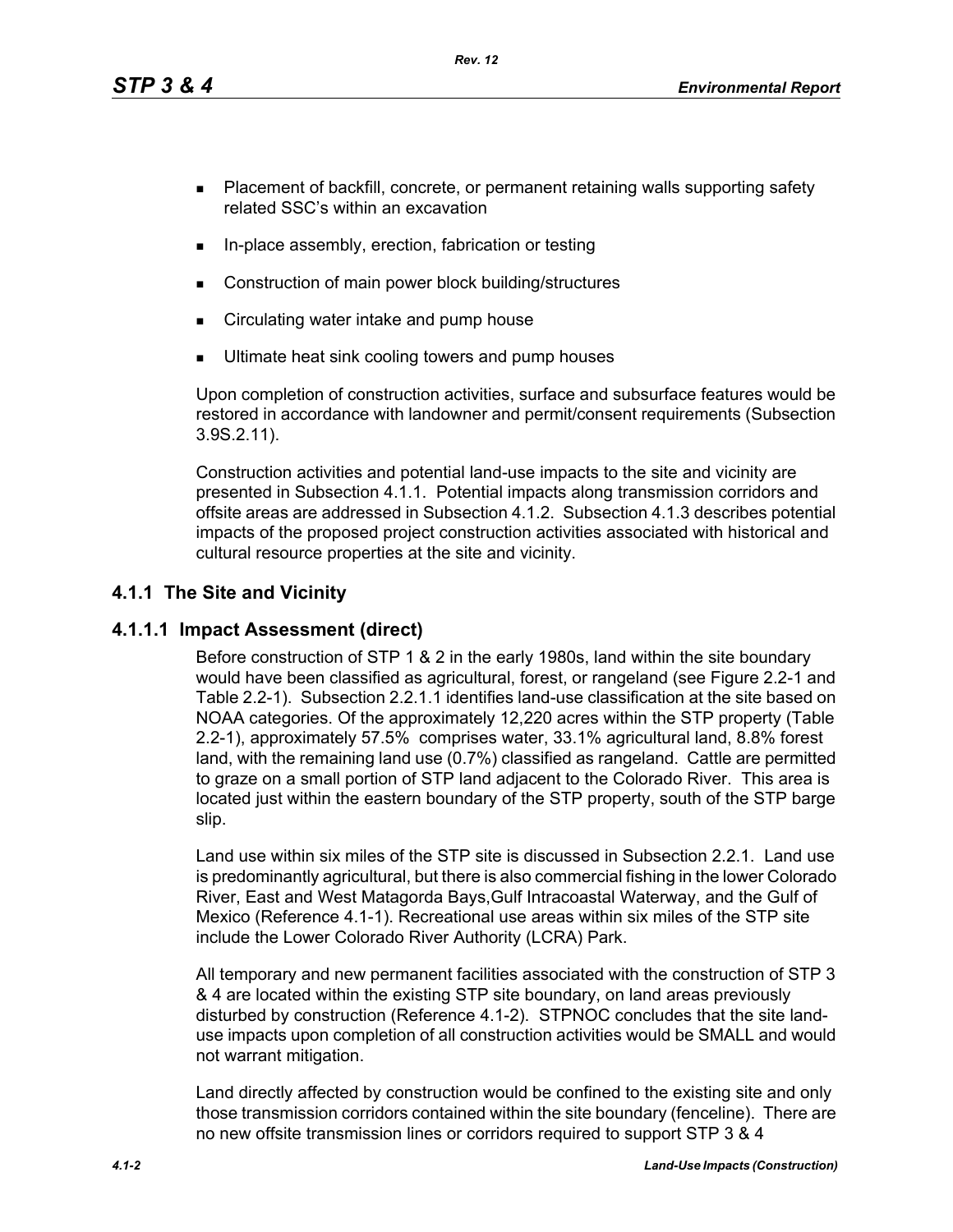(Subsection 2.2.2.2). Transmission lines and offsite areas are further discussed in Subsection 4.1.2. Areas that would be disturbed by site construction are located primarily to the west of the existing STP 1 & 2, as shown in Figure 3.9S-1.

Of the approximately 12,220 acres located within the site boundary (fenceline), approximately 540 acres would be disturbed for long-term or short-term construction activities associated with construction of STP 3 & 4 and their supporting facilities. Since there is no zoning in Matagorda County, no rezoning would be required for this project (Reference 4.1-3). All land that would be impacted during construction of STP 3 & 4 is within the STP site boundary, and was previously disturbed during construction of STP 1 & 2 (References 4.1-2 and 4.1-4).

A heavy haul road would be constructed from STP 3 & 4 to the existing road to the barge slip to accommodate large construction vehicles (Subsection 3.9S.3.2). This heavy-haul road would be approximately 2.5 miles long and approximately 50 feet wide and provide access from the east side of the site to the west side of the site where construction of STP 3 & 4 would take place. The construction workforce would use the existing south extension from Farm-to-Market (FM) 521 to access STP 3 & 4 (see Figure 3.9S-1). The construction workforce would avoid the existing East Site Access Road in order to minimize disruption of traffic patterns to STP 1 & 2 (Subsection 3.9S.3.2).

Approximately 300 acres of the approximately 540 acres disturbed during site preparation and construction would be dedicated permanently to the new units and their supporting facilities (power block, cooling tower, switchyard)(see Figure 3.9S1). The remaining disturbed acreage would be used for temporary construction facilities, laydown areas, construction parking areas, and borrow/spoil storage (Subsection 3.9S.3). Temporary construction laydown areas would be located to the north and south of the STP 3 & 4 power block construction area. Temporary construction facilities would also be located south of the STP 3 & 4 power block construction area. Construction parking lots and borrow/soil storage would generally be to the west of the new STP 3 & 4 construction area. The acres of land that would be dedicated to the new units and their supporting facilities are indicated in Table 4.1-1. The permanent structures and facilities include:

- Road and rail construction
- **Security construction**
- **Reactor Building**
- Control Building
- **Turbine Building**
- Fire Protection pump house
- Radwaste Building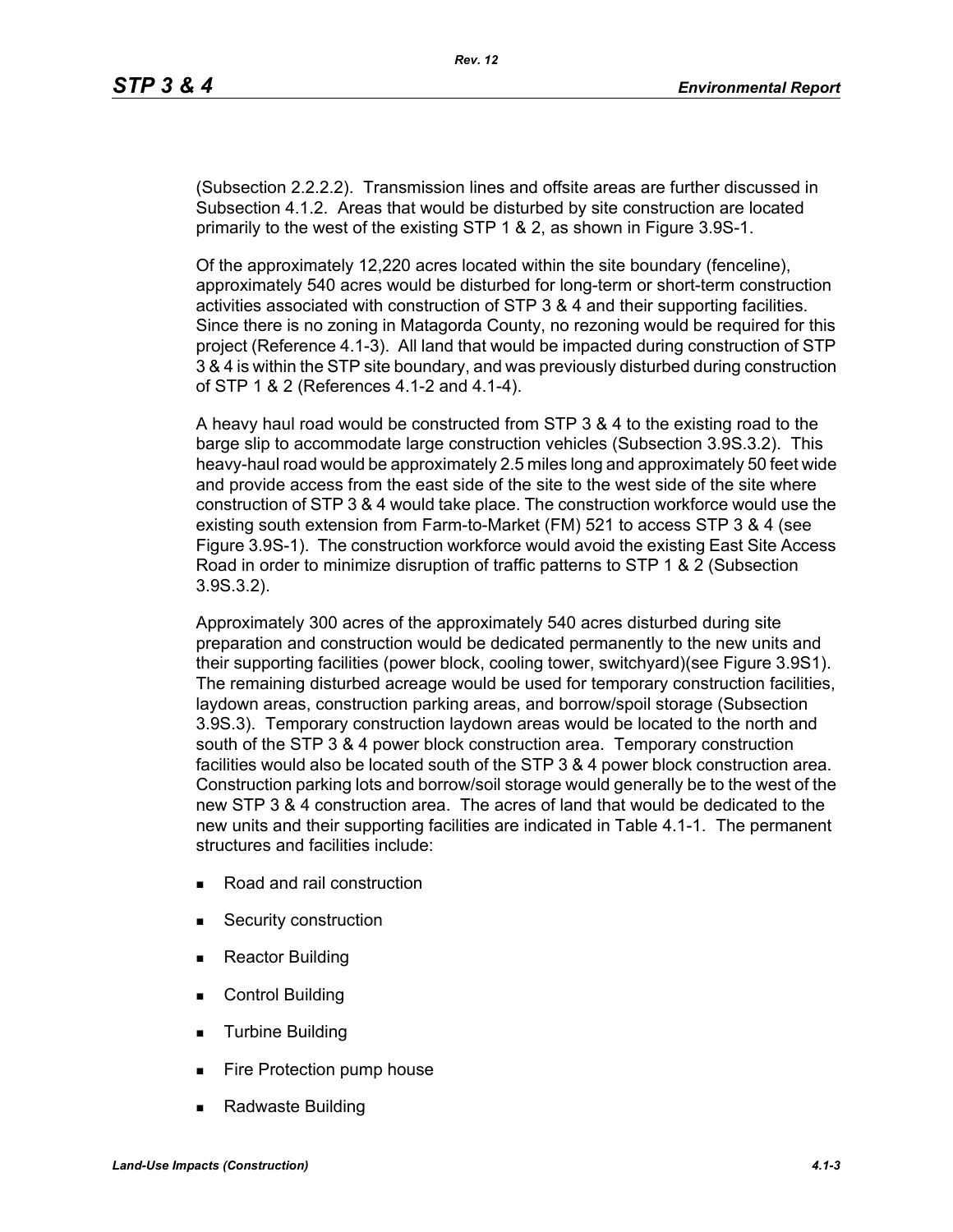- Service Building
- Switchyard and installation of the main transformers
- Administration, simulator, and training facility buildings
- Circulating water intake, discharge, and pump house
- Ultimate Heat Sink (UHS) basins, cooling towers and UHS pump houses (hereafter called cooling tower)
- Yard tanks

No existing utilities cross the STP property. Upon completion of construction activities, surface and subsurface features would be restored in accordance with landowner and permit/consent requirements (Subsection 3.9S.2.11).

All site preparation and construction activities would be conducted in accordance with federal, state, and local regulations. As described in Subsection 3.9S.2, STPNOC would acquire all necessary permits and authorizations and implement environmental controls (such as a Storm Water Pollution Prevention Plan [SWPPP] in accordance with Texas Pollutant Discharge Elimination System [TPDES] program) before earth disturbing activities begin. Site preparation and construction activities that would affect land use include clearing, grubbing, excavating, grading and stockpiling. Measures used to limit adverse impacts during construction are outlined in Table 4.6-1.

Permanently disturbed areas within the site would be contoured and stabilized in accordance with design specifications. When necessary, revegetation would comply with site maintenance and safety requirements. Methods to stabilize areas, prevent erosion and sedimentation, and reduce polluted runoff would comply with applicable laws, regulations, permit requirements, good engineering and construction practices, and recognized Best Management Practices (BMPs). The State of Texas does not have their own Storm Water Management BMP handbook; however, all construction sites with a disturbed area of one acre or larger are required to comply with the Clean Water Act requirements to reduce polluted runoff. These requirements include coverage under the State of Texas TPDES permit, development and implementation of a SWPPP, weekly inspections and documentation of runoff controls, and notification of regulatory authorities when the site has been stabilized. Applicable industry guidance would be followed to reduce stormwater quantity, improve stormwater quality, and protect receiving water and downstream areas.

Construction activities within the site would not take place within a floodplain (Reference 4.1-5). However, the STP property is located almost entirely within the coastal zone as defined by the Texas Coastal Management Program (CMP) (Figure 2.2-1), therefore SMALL to MODERATE construction impacts would take place within the coastal zone (Subsection 2.2.1.1). Additional impacts to land secondarily affected by construction are discussed in Section 4.1. To mitigate impacts, STPNOC would maintain communication with local and regional governmental and nongovernmental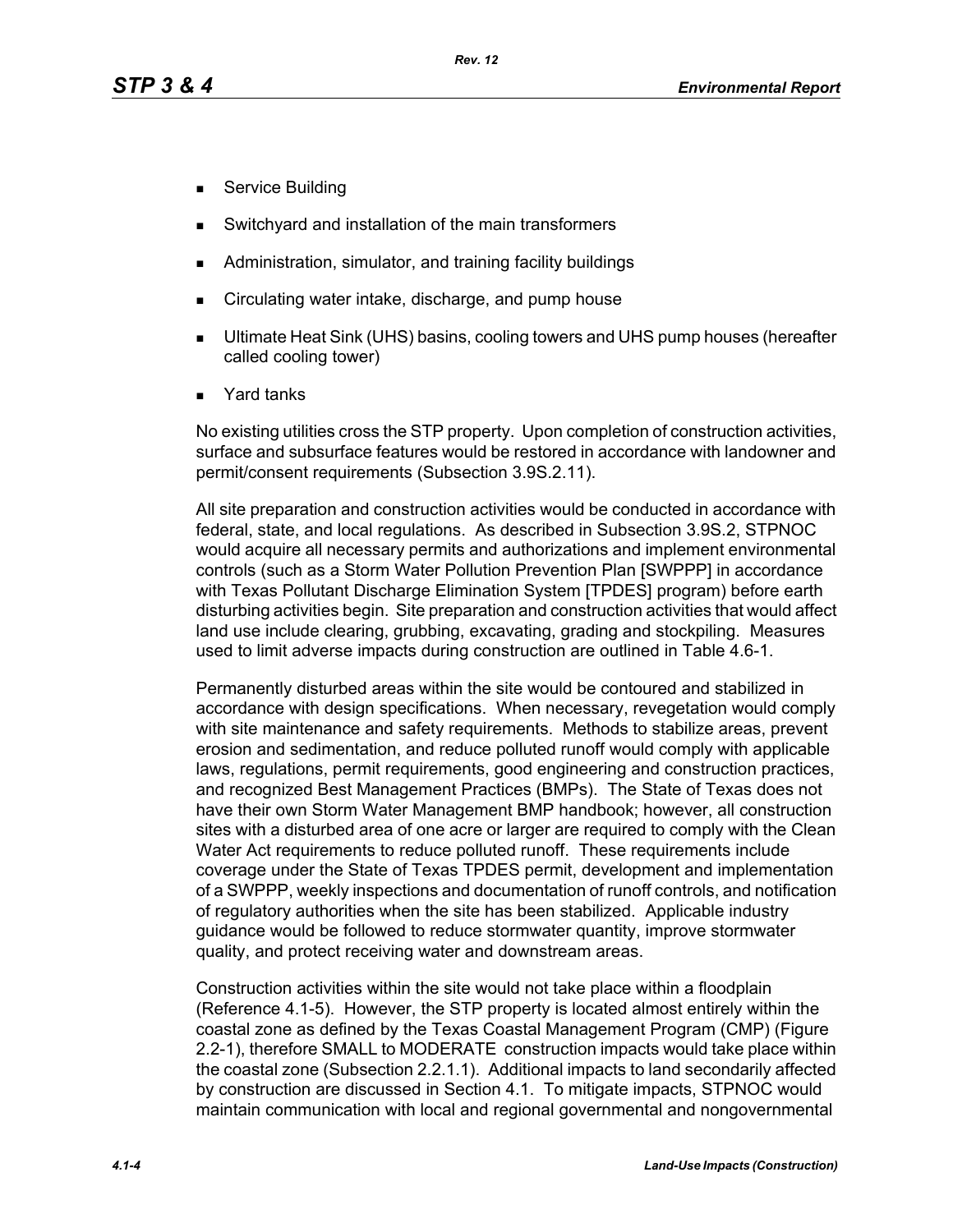organizations (e.g., LCRA, etc.) to verify that construction activities comply with applicable laws and regulations.

Approximately 127.6 acres of wetlands can be found on the STP site (Figure 2.4-3). Man-made wetlands totaling 110 acres (Reference 4.1-1) are located approximately 1800 feet north of the essential cooling pond. These wetlands would not be disturbed by construction activities. Other wetland areas (a total of 29, equaling 17.6 acres) are found on the STP site The wetlands are located near areas designated as temporary laydown, construction office, construction parking, and spoil areas. These sites will be avoided and protected during the construction phase, thus limiting direct impacts. STP would use silt fences and other erosion control devices, as needed, to help mitigate the possibility of surface water runoff from proposed construction activities impacting the STP site's surface water drainage features. (for more information, see Subsection 4.3.1.1).

Care would be taken so that sensitive areas are not impacted by other construction activities. As shown in Figure 3.9S-1, where possible, locations for temporary construction facilities have been carefully selected to avoid man-made or natural wetland areas within the STP property.

STPNOC has surveyed this area for threatened and endangered species as described in Subsection 2.4.1 and has found that permanent and temporary land use changes at the site as a result of construction of STP 3 & 4 would not result in adverse impacts to either federal or state-list of endangered or threatened species, nor critical habitats (see Subsection 4.3.1.1).

NUREG-1555 acknowledges that impact on less than 500 (1235 acres) usually has minor effects. Since the expected impact at STP encompasses only 540 acres of land the impact is expected to be minor.

## **4.1.1.2 Land-Use Plans**

There are no federal, state, regional, or county land-use plans for this area. Since there is no zoning in Matagorda County, no rezoning would be required for this project (Reference 4.1-3). The Matagorda County Economic Development Corporation (MCEDC) has prepared a Strategic Plan for Economic Development (Reference 4.1- 6) that covers the communities of: Bay City and Van Vleck, Blessing, Markham and Midfield, City of Matagorda, Matagorda County, Selected Rural Areas, Palacios, Sargent, and Wadsworth. The intent of the plan is to help bring new business activity to Matagorda County and actively plan for future economic development (to include planning for infrastructure needs to support economic growth). A portion of the plan also highlights the need for regional land use planning. Subsection 2.5.2.3 provides an analysis of land-use impacts attributed to potential increased population and tax revenues to Matagorda and Brazoria Counties.

STPNOC concludes that impacts to land-use planning in the vicinity would be SMALL, but would maintain communication with local and regional governmental and nongovernmental organizations to disseminate project information in a timely manner. Recipients of this information would be given the opportunity to perform their decision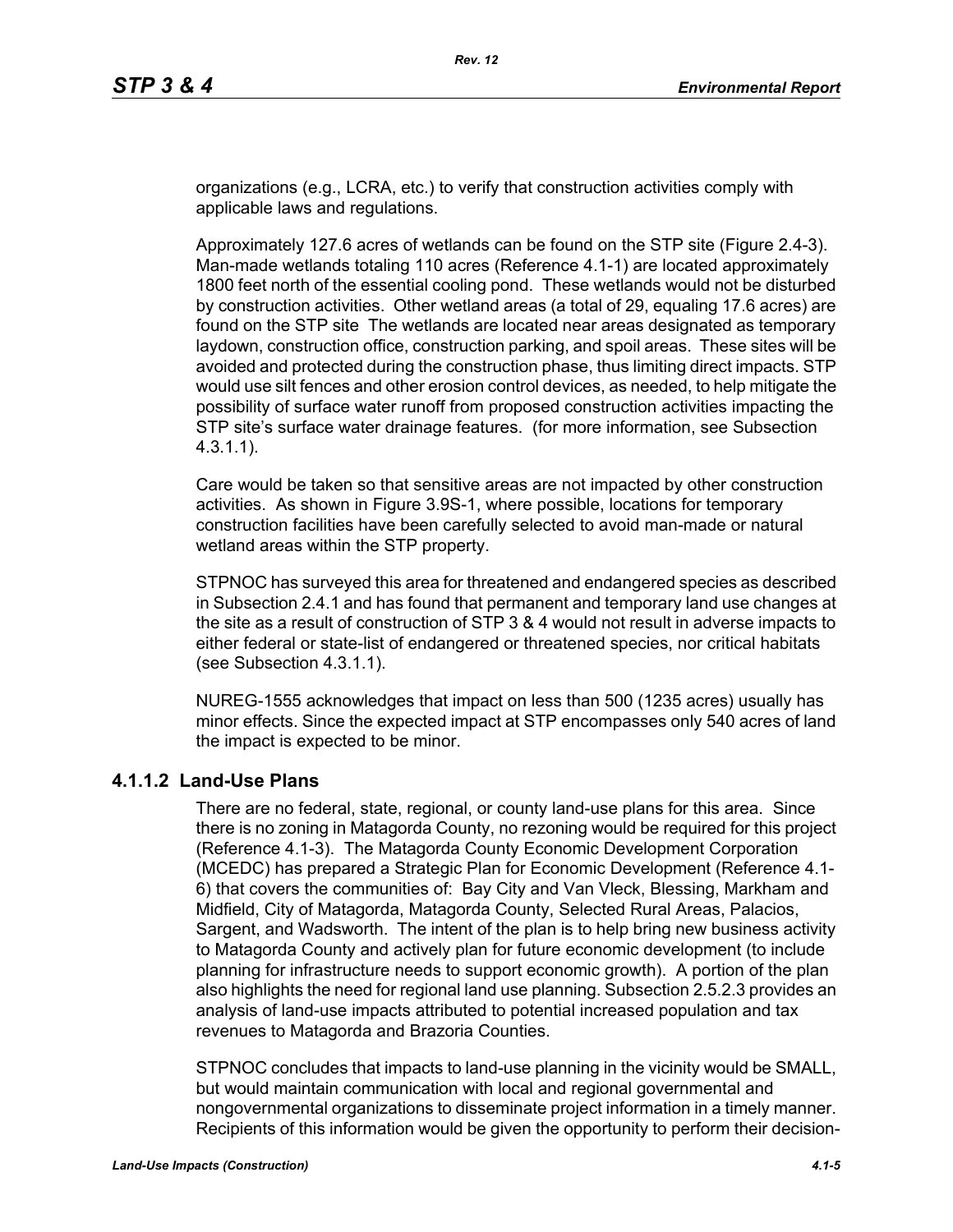making with the understanding that, (1) a percentage of the land converted for this construction project could be permanently dedicated to its new use and, (2) other converted land could become available for other uses upon construction completion, and they would be able to plan accordingly.

#### **4.1.1.3 Site Restoration and Management Actions**

Mitigation measures, designed to lessen the impact of construction activities, would be specific to erosion control, controlled access roads for personnel and vehicular traffic, and restricted construction zones. The site preparation work would be completed in two stages. The first stage would consist of stripping, excavating, and backfilling the areas occupied by the structure and roadways. The second stage would consist of developing the site with the necessary facilities to support construction, such as construction offices, warehouses, trackwork, large unloading facilities, water wells, construction power, construction drainage, etc. In addition, temporary structures would be razed and holes would be filled. Grading and drainage would be designed to avoid erosion during the construction period.

Action would be taken to restore areas consistent with existing and natural vegetation. A total of approximately 540 acres would be required for construction facilities including permanent facility structures and laydown. To the extent possible, STP roads would be used for construction traffic. If necessary, temporary stone roads would be installed along with site grading and drainage facilities. This would permit an all weather use of the site for travel and storage of materials and equipment during construction.

Other potential environmental impacts that may be created by preconstruction and construction activities as well as associated measures and controls to limit those impacts are discussed in Section 4.6.

## **4.1.2 Transmission Corridors and Off-Site Areas**

As discussed in Subsection 2.2.2, no new off-site transmission corridors are planned for STP 3 & 4. A study completed by the Electric Reliability Council of Texas concluded that the existing transmission system from STP into Houston is acceptable with some changes to conductor size from STP to the Hillje switchyard and on some transmission lines to Houston.

Within the STP site boundary, STP 3 & 4 would require the addition of a 345 kilovolt switchyard and the rerouting of one 345 kV transmission line that is currently connected to Bay No. 1 of the existing switchyard for STP 1 & 2. The transmission lines would run from the new switchyard for STP 3 & 4, back into the switchyard for STP 1 & 2 (which would be expanded) and then run offsite. The new onsite transmission corridor right-of-way between the new switchyard for STP 3 & 4 and the existing switchyard for STP 1 & 2 would be approximately 600 feet wide and take up approximately 12 acres of land. Construction activities associated with the new onsite switchyard and connecting transmission lines would occur in areas disturbed for construction activities associated with STP 1 & 2. Therefore, STPNOC concludes that impacts would be SMALL and not warrant mitigation.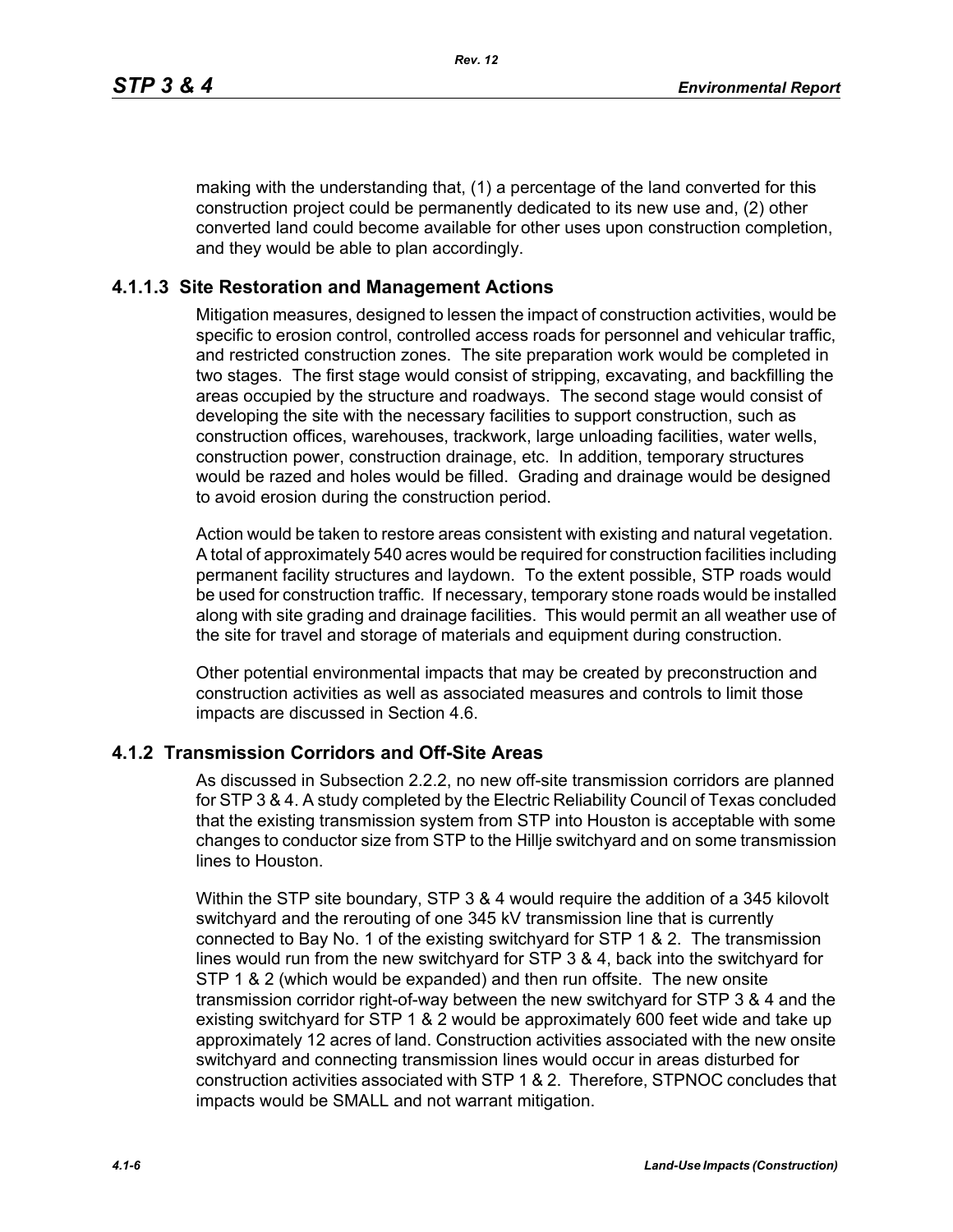Because additional offsite transmission corridor rights-of-way would not be required as a result of construction of STP 3 & 4, STPNOC estimates that land use impacts to transmission corridors and offsite areas would be SMALL and not warrant mitigation.

## **4.1.3 Historic Properties**

Cultural resource investigations conducted in 1975 before construction of STP 1 & 2 determined that the study area did not include any resources that were listed on or eligible for listing on the National Register of Historic Places. Based on a review of the National Historic Preservation Act as applicable to the STP site, no resources of local, regional, or state significance were located in the study area. The study area in the 1975 investigations included sufficient acreage to construct two additional reactor units. Those findings and a determination that no historical properties or other significant cultural resources would be impacted by the proposed construction on STP 1 & 2 were included in the FES issued by the NRC in March 1975 (Reference 4.1-7).

Construction activities associated with STP 3 & 4 would be conducted immediately adjacent to the current STP plant on ground that was evaluated for cultural resources in 1975 and subsequently disturbed for construction activities associated with STP 1 & 2. As discussed in Subsection 2.5.3.1, it is unlikely that any historical properties or other significant cultural resources are within the area that would be impacted by construction of STP 3 & 4. A possible grave site is southeast of the lake, but it is more than four miles south-southwest of the proposed construction area. As discussed in Subsection 2.2.2.2, STP anticipates no changes to offsite corridors; therefore, there would be no impacts due to construction on the transmission corridors.

One historical property is 8.9 miles from the project site, other significant cultural resources are between 6.0 and 9.2 miles away, and 35 archaeological sites are between 4.1 and 10 miles away (Reference 4.1-8). Because the closest known cultural resource is 4.1 miles from the proposed project site, and the new reactors would be constructed next to the existing STP 1 & 2, there would be no impact to the historical cultural setting of these resources due to construction of STP 3 & 4.

STPNOC concludes that construction impacts to historical or cultural resources would be SMALL and not warrant mitigation.

The Texas Historical Commission replied on January 19, 2007 that no historic properties would be affected by STP 3 & 4 (See Appendix A [Reference 4.1-9]). During any ground-disturbing activities for the proposed project, if cultural resources are discovered, activities would cease in the vicinity of the discovery and STPNOC would consult with the Texas State Historic Preservation Office (SHPO) in accordance with STPNOC's procedure for responding to unanticipated discovery of cultural resources.

## **4.1.4 References**

4.1-1 "2005 Annual Environmental Operating Report," STPNOC (South Texas Project Nuclear Operating Company) 2005.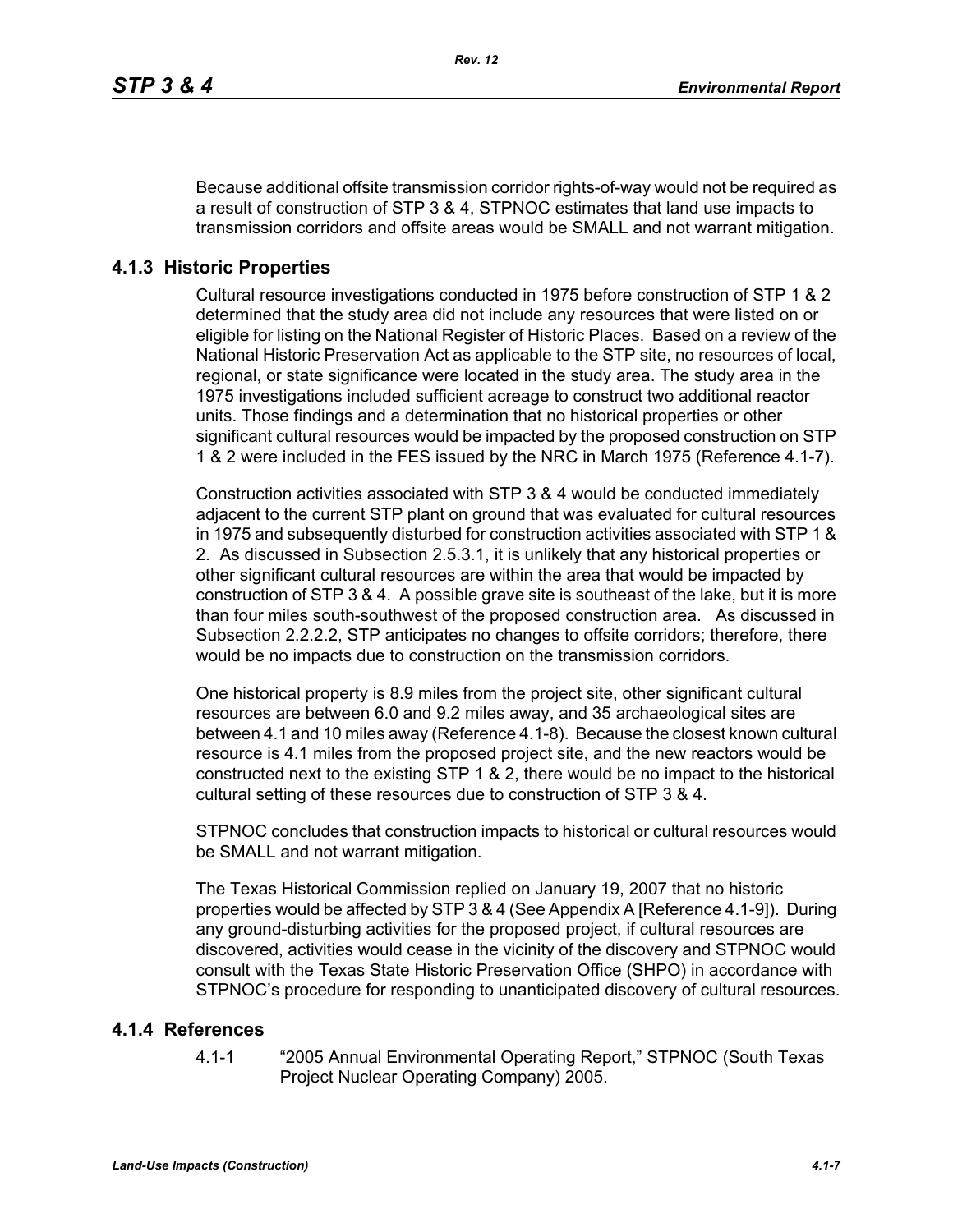- 4.1-2 United States Department of Agriculture and Natural Resources Conservation Service 2001. Soil Survey of Matagorda County, Texas. Available at http://soildatamart.nrcs.usda.gov/Manuscripts/TX321/0/ Matagorda.pdf, accessed January 16, 2007.
- 4.1-3 Texas Comptroller of Public Accounts Property Tax Division 2005. Appendix 7 – Matagorda County Appraisal District Self Evaluation Questionnaire. Available at http://www.window.state.tx.us/taxinfo/proptax/cadreports/asr/matagorda/ appendb.htm, accessed March 20, 2007.
- 4.1-4 STPNOC (South Texas Project Nuclear Operating Company) 1981. Historic Aerial Photos dated 10-28-75. 11-20-81, and undated (c. early 1980s).
- 4.1-5 "Ecological Survey Report Unit 3 and 4 Licensing Project, South Texas Project Electric Generating Station," Prepared for STP Nuclear Operating Company by ENSR Corporation, Houston, Texas, March 2007.
- 4.1-6 Matagorda County Economic Development Corporation (MCEDC) 2004, Strategic Plan for Economic Development, Matagorda County, 2005–2010.
- 4.1-7 "Final Environmental Statement for STP 1 & 2," NUREG-75/019.
- 4.1-8 "Matagorda County Project," Texas Archaeological Research Laboratory 2007. Letter with enclosures to Katherine Roxlau, TetraTech NUS, Inc., received from Jean L. Hughes, Records Conservator, Texas Archaeological Research Laboratory, University of Texas at Austin, Texas, January 19, 2007.
- 4.1-9 William Martin (Texas Historical Commission) January 19, 2007 response (stamp of approval) to letter from S. L. Dannhardt (STP) December 12, 2006 regarding STP 3 & 4.